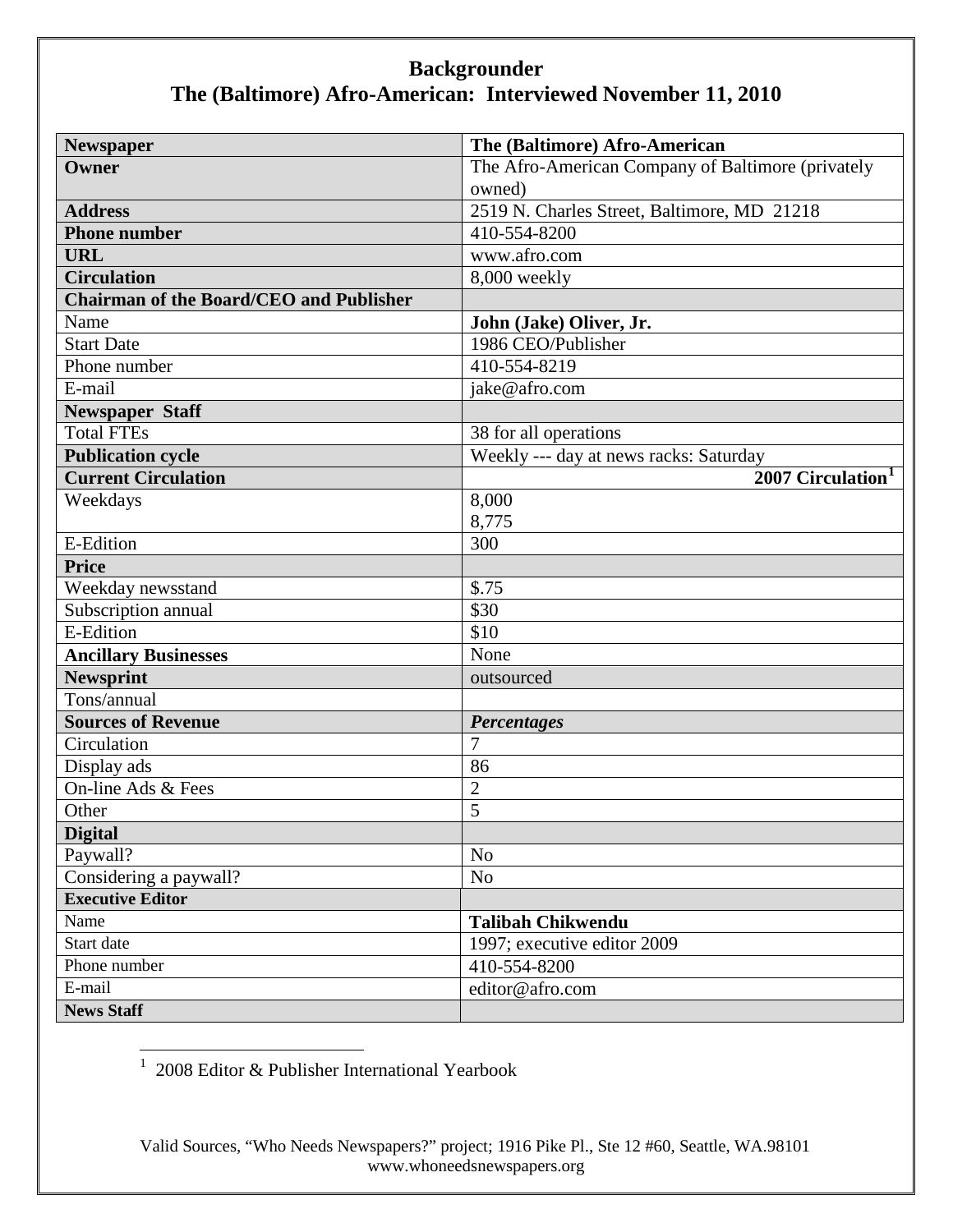| <b>Total FTE</b>                                                                                         |                                                        |
|----------------------------------------------------------------------------------------------------------|--------------------------------------------------------|
| Reporters                                                                                                | 3.5 Fulltime                                           |
| Editors                                                                                                  | 2 (EE and ME)                                          |
| Photo                                                                                                    | 4 freelance (Baltimore); 1 freelance (sports)          |
| Columnists                                                                                               | 4 freelance                                            |
| <b>Bureaus</b>                                                                                           | Washington, DC; Prince George's County                 |
| Coverage                                                                                                 | More than 50% of their time.                           |
| Local government                                                                                         | Yes                                                    |
| Public safety                                                                                            | Yes                                                    |
| <b>Sports</b>                                                                                            | 1 editor                                               |
| Entertainment & arts                                                                                     | Managing Editor covers Entertainment & the Arts        |
| Other                                                                                                    | Sports: Print covers regional high schools & colleges; |
|                                                                                                          | Website covers national sports.                        |
| <b>Online Web Manager</b>                                                                                |                                                        |
| <b>Name</b>                                                                                              | <b>William Parschalk</b>                               |
| Start date                                                                                               | 2009                                                   |
| Phone number                                                                                             | 703-409-6604                                           |
| Email                                                                                                    | wparschalk@afro.com                                    |
| <b>Digital News Staff</b>                                                                                |                                                        |
| Size                                                                                                     | 3 FTE                                                  |
| Sufficient?                                                                                              | Yes                                                    |
| <b>Reporting/Photo staff</b>                                                                             |                                                        |
| Does reporting staff feed materials for digital media                                                    | Updates are provided daily.                            |
| <b>Website start date</b>                                                                                | 1994                                                   |
| <b>Capabilities</b>                                                                                      |                                                        |
| Web platform software?                                                                                   | <b>CMS</b> Cold fusion                                 |
| Content management system: software?                                                                     | Custom built by group in Frederick Md.                 |
| Does your organization                                                                                   | Yes                                                    |
| write code?                                                                                              |                                                        |
| Number of coders?                                                                                        | $\mathbf{1}$                                           |
| Out-sourced, off the shelf or with vendors?                                                              | Out-sourced                                            |
| Proprietary or open-source code? Why?                                                                    | Proprietory                                            |
| <b>Flexibility &amp; response time</b>                                                                   |                                                        |
| Can you change web platform - coding, architecture,                                                      | As needed.                                             |
| software -- at least once a month? Do you?                                                               |                                                        |
| <b>Digital Tools</b>                                                                                     |                                                        |
| Crowd sourcing?                                                                                          | No; but under consideration                            |
| Data visualization?                                                                                      | N <sub>o</sub>                                         |
| Investigative reporting?                                                                                 | No                                                     |
| Documentary video?                                                                                       | Yes: occasionally. Jive software                       |
| <b>Social Media</b>                                                                                      |                                                        |
| What is the overall organizational commitment to                                                         | Facebook - about 1,600 "friends/likes."                |
| collecting, creating, shaping and delivering all your<br>news/information products through these digital | Twitter – used heavily by sports                       |
| channels?                                                                                                |                                                        |

Valid Sources, "Who Needs Newspapers?" project; 1916 Pike Pl., Ste 12 #60, Seattle, WA.98101 www.whoneedsnewspapers.org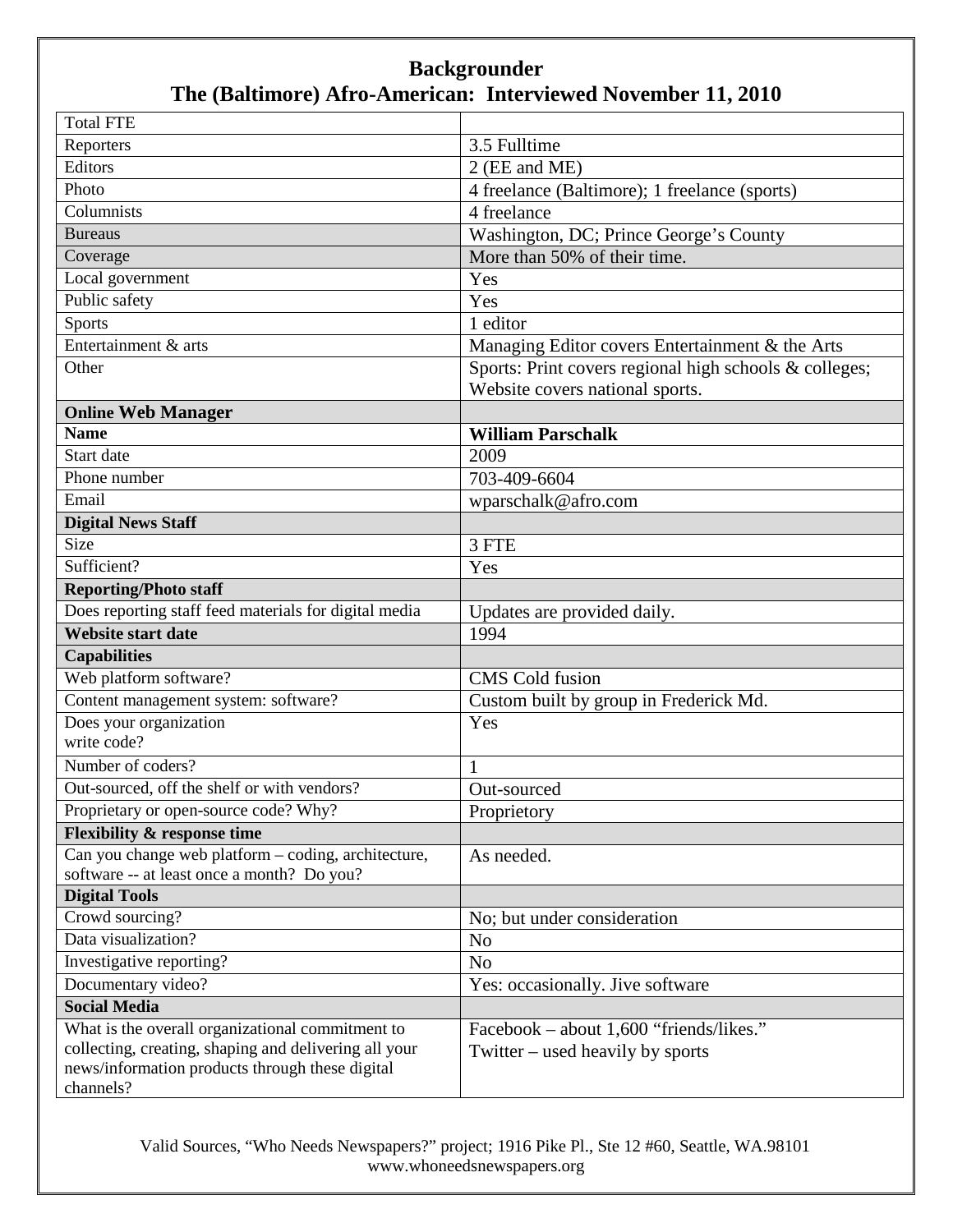| <b>Advertising</b>                                        |                                                        |
|-----------------------------------------------------------|--------------------------------------------------------|
| Is your advertising staff is able to provide competitive  | Yes                                                    |
| digital services to merchants?                            |                                                        |
| Do you use "real time" ads?                               | Yes; BP on Twitter                                     |
| Does your advertising department sell "digital services", | N <sub>0</sub>                                         |
| such as helping merchants with website production?        |                                                        |
| <b>Assessment</b>                                         |                                                        |
| How do you assess your digital news/information           | Level of community responses                           |
| products?                                                 |                                                        |
| Page-views?                                               | $1,500 - 2,550$ visitors /day; average: 5 page-        |
|                                                           | views/visitor                                          |
| What other metrics do you use?                            | Sources of traffic; Content assessment (Google         |
|                                                           | Analytics)                                             |
| Do you assess news content?                               |                                                        |
| Number of sources?                                        |                                                        |
| Writing or visual journalism impact?                      |                                                        |
| Other?                                                    | "Most viewed" stories                                  |
| Editing                                                   |                                                        |
| Are there different procedures (layers of editing) for    | N <sub>o</sub>                                         |
| web vs. print products?                                   |                                                        |
| Do you use AP Style in your digital products?             | AP Style                                               |
| <b>Revenue</b>                                            |                                                        |
| Do you charge for any digital news products?              | Yes                                                    |
| Which products and how much?                              | E-Edition; Archives (Google project); Photos           |
| <b>Digital Delivery Systems</b>                           |                                                        |
| What delivery systems do you employ?                      |                                                        |
| E-edition? (software?)                                    | "Scribd"                                               |
| Smart Phone - apps                                        |                                                        |
| -- iPhone                                                 | Yes, available in iTunes as "AFRO News". It is an RSS  |
|                                                           | feed-based app, which presents the latest stories from |
|                                                           | our National News, DC News, Baltimore News, PG         |
|                                                           | County News and Sports sections                        |
| -- Android                                                | No                                                     |
| -- Blackberry                                             | N <sub>o</sub>                                         |
| -- Palm                                                   | N <sub>o</sub>                                         |
| -- Other?                                                 | N <sub>o</sub>                                         |
| <b>Tablets</b>                                            |                                                        |
| -- iPad                                                   | N <sub>o</sub>                                         |
| -- Other                                                  | N <sub>o</sub>                                         |
| Kindle                                                    | N <sub>o</sub>                                         |
| <b>Knowledge products</b>                                 |                                                        |
| Do you offer "knowledge products," such as books,         | Special publications                                   |
| magazines, and television or radio programs in addition   |                                                        |
| to the core daily paper?                                  |                                                        |
| Is there a central digital content pool from which these  | N <sub>o</sub>                                         |
| products are created?                                     |                                                        |

Valid Sources, "Who Needs Newspapers?" project; 1916 Pike Pl., Ste 12 #60, Seattle, WA.98101 www.whoneedsnewspapers.org